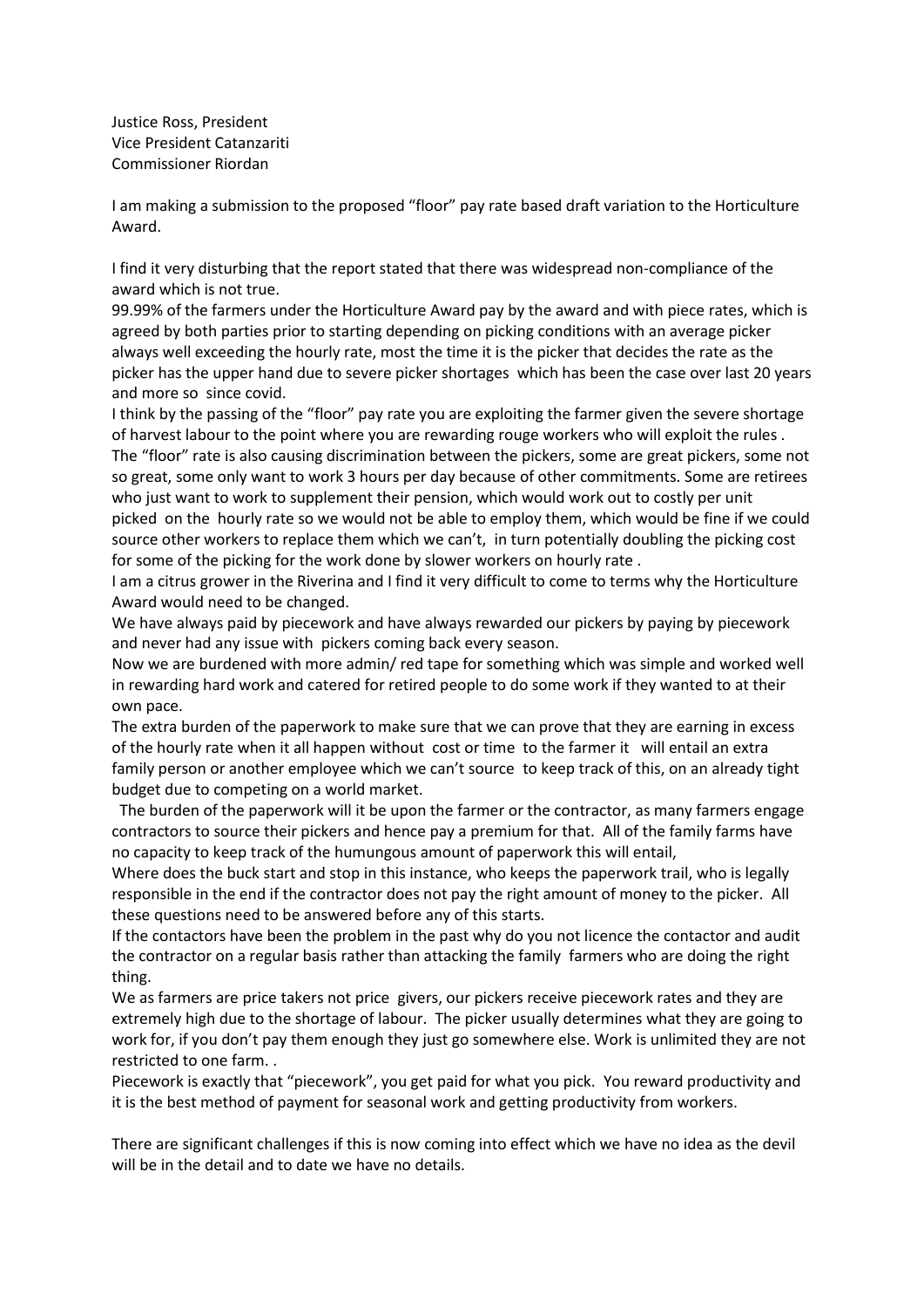## 15.2 Pieceworker rates:

a

(iii) pieceworker competent at the piecework task means a pieceworker who has at least 2 week's experience performing the task.

Does this mean that he has had to have experience in say orange picking for two weeks, how is this to be proven.

If the picker has had no experience the floor rate in question is far too high. Remembering we as farmers do not have choice if the picker does very little to no work on an hourly rate we have no one else to go to there are no other pickers.

Why must all the average competent employee earn at least 15% more per than the minimum rate. Sometimes they earn 50% more than hourly rate some time only 10% why does it need to have a constant number farming is not constant some blocks are better than others this will mean we will need to keep adjusting the peace picking rate sometimes on a daily basis

Pieceworker rates are set unilaterally by the grower and presented to the employee on a "take or leave it" basis, this is the biggest mistruth and lie. The pickers usually tell the farmers what they want to be paid according to the crop and conditions they are working in. We are continually in negotiations as the crop progresses and if it is not up to standard, the farmer pays a lot more. How can the farmer dictate terms when we have trouble sourcing enough workers due to labour shortage I find this statement very misleading especially being in the draft determination.

We are not able to add the extra costs to what we are getting paid, we do not determine the price paid per tonne for which we receive. We are not like a factory that can just add it to the price, we cannot do that.

Most pieceworkers earn significantly more than the target rate and they are well rewarded for their efforts. We employ all walks of life to pick our oranges, some are good pickers, some not. Productivity is the only way a farmer can survive against the high costs in Australia. We are competing on a global field and that is why there are so many backpackers coming to Australia,

because it is not a level playing field with the rest of the world, we pay a premium to have our produce picked in Australia compared to other countries competing against us on the world market. Australia has the highest piece rates in the world, that is why we attract pickers from overseas. Making the pickers unproductive is not part of our farming, we survive by producing the best produce, not necessary the cheapest due to our high labour cost.

The real pickers determine their own breaks and meal times, we go along with what they decide. They start and finish when they want, we cannot make them start at a particular time and finish, have breaks determined by us, we are not factories, pickers start at all different times of the day when weather suits, they work according to their schedule not ours, we have no choice in the matter, we need the pickers and they usually determine the factors and conditions of their employment don't tapper with what is working well .

I feel the ruling brought down is far too harsh for farmers because I think there has been a lot of assumptions being made on what happens in the field without being in the field to see first hand what actually happens, and how things really work.

The existing pieceworker provisions in the Horticulture Award are fit for purpose, there is no safety net for farmers we pay according to the work carried out, which is fair and equitable to all.

Introducing a minimum wage floor will not provide an incentive for unproductive workers, it will create more unproductive workers because they will be getting paid whether they work or not. If